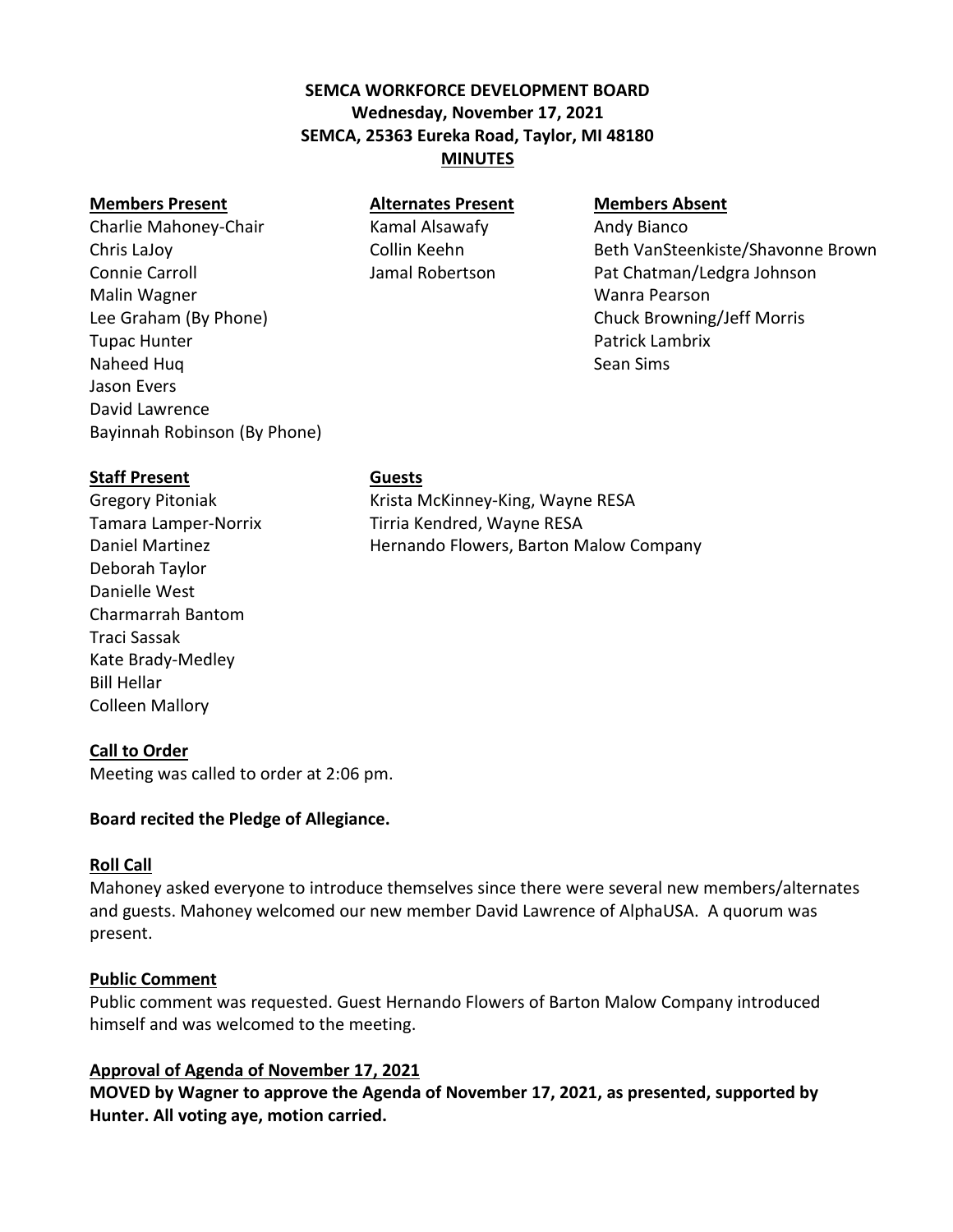#### **Approval of Minutes of September 15, 2021**

**MOVED by Carroll to approve the Minutes of September 15, 2021, as presented, supported by Keehn. All voting aye, motion carried.**

## **Approval of WDB Meeting Schedule for 2022**

**MOVED by Carroll to approve the 2022 Workforce Development Board Meeting Schedule as presented, supported by LaJoy. All voting aye, motion carried.**

## **Approval of New WDB Board Member**

Mahoney advised that we had the opportunity to move the nomination of David Lawrence from the Livonia Chamber of Commerce and the Conference of Western Wayne to the SEGA Board for approval prior to this meeting. SEGA did approve his appointment with the caveat that the Workforce Development Board approve the appointment as well.

## **MOVED by Wagner to approve the appointment to the WDB of David Lawrence of AlphaUSA to replace Frank Lopez of Aztec Manufacturing, representing the Business Sector for the term of 11/19/21 through 6/30/24, supported by Robertson. All voting aye, motion carried.**

# **Approval of CEAC Council Nominations**

Mahony gave a brief description of the history of CEAC. Wagner noted that the CEAC received two nominations for the Council to replace two vacancies. The council is asking the WDB to approve Krista McKinney-King of Wayne RESA for the Sector of ISD and Jackie Lancina of Bedford High School for the Sector of CTE Administrator.

## **MOVED by Evers to approve the CEAC's recommendations to its Council, Krista McKinney-King of Wayne RESA, and Jackie Lancina of Bedford High School, supported by Huq.**

There was a request to learn more about the CEAC. Wagner and Mahoney discussed the work of the CEAC with the ISD's in Wayne and Monroe counties on Career Tech Education programming, Perkins Grants and Adult Education. The Council has members from the private sector, school districts, CTE, community colleges and labor to collaborate on ways to bring business and education together and to close the skills gap. They discussed the CTE Comprehensive Needs Assessment data that is completed every two years and how it relates to the SEMCA Michigan Works! Regional Plan. Mahoney noted that SEMCA's educational component continued to thrive even when funding ended, and other MWA's education components dissolved. Pitoniak noted that all 16 Michigan Works Agencies have a CEAC education component required by state policy.

## **The vote was taken on the CEAC nominations. All voting aye, motion carried.**

## **Approval of CEAC Metrics – Quarter 1 Report**

Pitoniak was asked to discuss the mandated state metrics. Apprenticeships are down slightly in Quarter 1 but are increasing in Quarter 2 with National Apprenticeship Week. Manufacturing Day numbers were impressive for our recent event. Page 13 has brief explanations of each metric. The report is on file.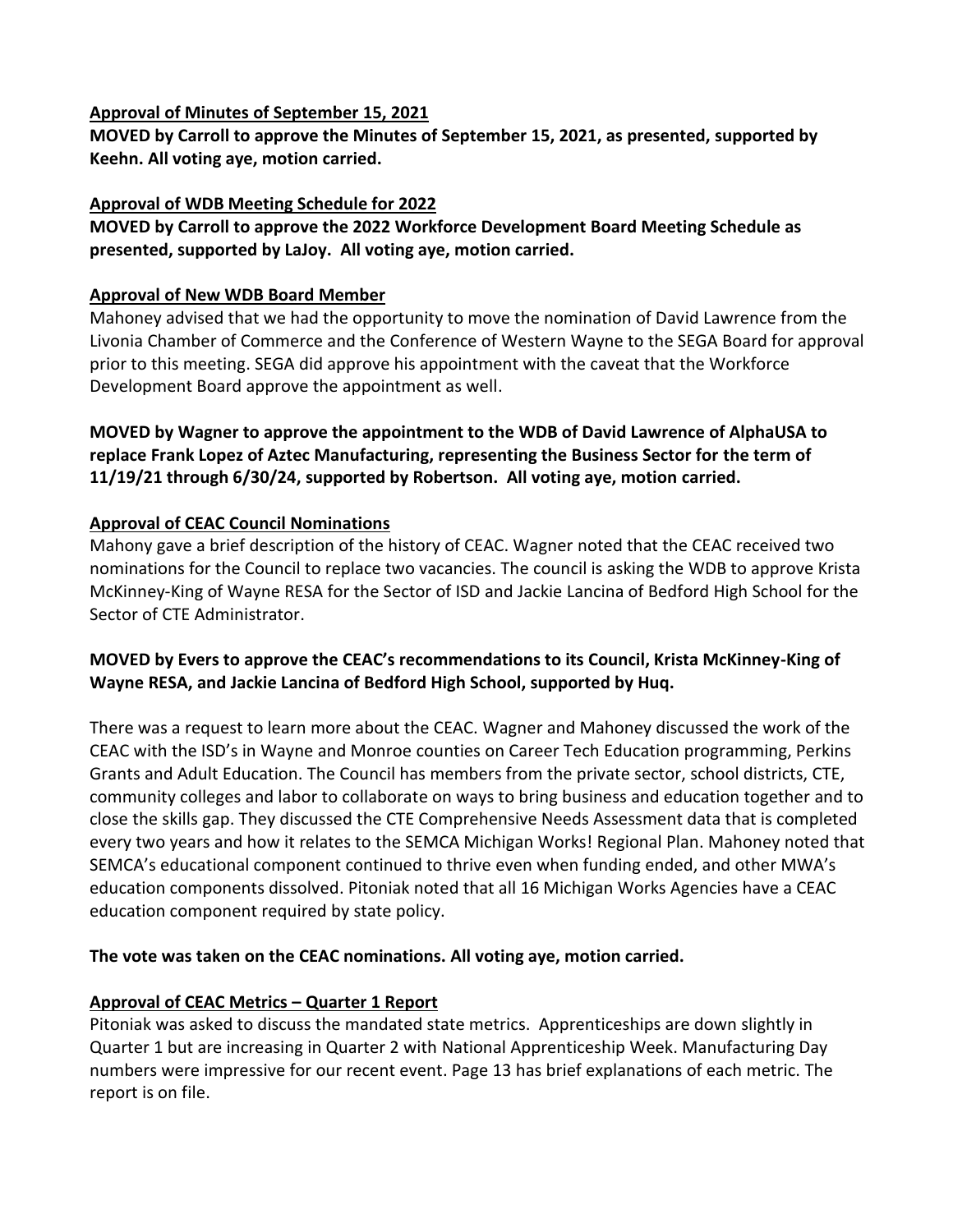## **MOTION by Evers to approve the Quarter 1 CEAC Metrics Report as presented, supported by Hunter. All voting aye, motion carried.**

## **Approval of Regional 30 New CTE Programs**

Denise Teague of Monroe ISD submitted to the CEAC two new CTE programs for their region. A summary of the programs is in the board packet. Wagner advised that CEAC has reviewed the programs and is recommending the Workforce Development Board approve for submission to the state. This is only for Region 30. Region 29 Wayne County's new programs were previously voted upon by this Board at its September meeting.

# **MOTION by Evers to approve the CEAC recommendation of the two new CTE programs, Business Administration Management & Operations (BAMO) and Aeronautics/Aviation/Aerospace Science and Technology for Region 30-Monroe County, supported by LaJoy. All voting aye, motion carried.**

Evers noted that the five Career Clusters for the SEMCA region are Information Technology, STEM Related Careers, Manufacturing, Health Occupations and Architecture/Construction.

# **Approval or Strategic Plan Quarter 3 Report**

Pitoniak noted that this is not a report for the Strategic Plan that we just worked on and approved at our September meeting. This report is for the current Strategic Plan that will end December 31, 2021. Hellar reviewed the report and noted that SEMCA is on target or has met most of its goals for Partnerships, Workforce Development and Work Based Learning. The Marketing/Branding goal is only 2% away from its target and should be met in the Fourth quarter. Bill referred the Board to the Progress Dashboard for goal narrative. The report is on file.

Pitoniak noted that Tim Johnston, SEMCA's Communications Director has been working on the Annual Report, which was sent electronically to the board and a printed copy distributed at this meeting. He also advised that Johnston has been part of a statewide campaign with his Michigan Works Communications Users Group and LEO to develop a statewide Communications Plan for the Michigan Works System. This will be the first time the state has been part of the branding of Michigan Works and the services we provide to business and jobseekers.

# **MOTION by Carroll to approve the Quarter 3 Strategic Plan Report as presented, supported by Evers. All voting aye, motion carried.**

## **Manufacturing Day Presentation**

Deborah Taylor and Danielle West presented on Manufacturing Day 2021. SEMCA celebrated its 7th Manufacturing Day, and this was the 2nd year providing a virtual event. This year was expanded to include Monroe County and middle school students. SEMCA further partnered with Junior Achievement and used the Vfairs platform. Many of SEMCA's partners, sponsors and committee members sit on the Workforce Development Board and Taylor thanked them for their leadership. West noted this year 6,434 students pre-registered for the event. This is double the attendance for past events. The expansion also allowed a further reach into our region to different districts, and we were able to include 28 school districts with 47 participating schools. There were 25 manufacturing businesses to share their sites and 6 post-secondary institutions to share their programs for these high-wage in-demand careers. Manufacturing Day is celebrated on October 1 nationally every year, but we expanded the virtual event to a week so students and teachers could explore ahead of time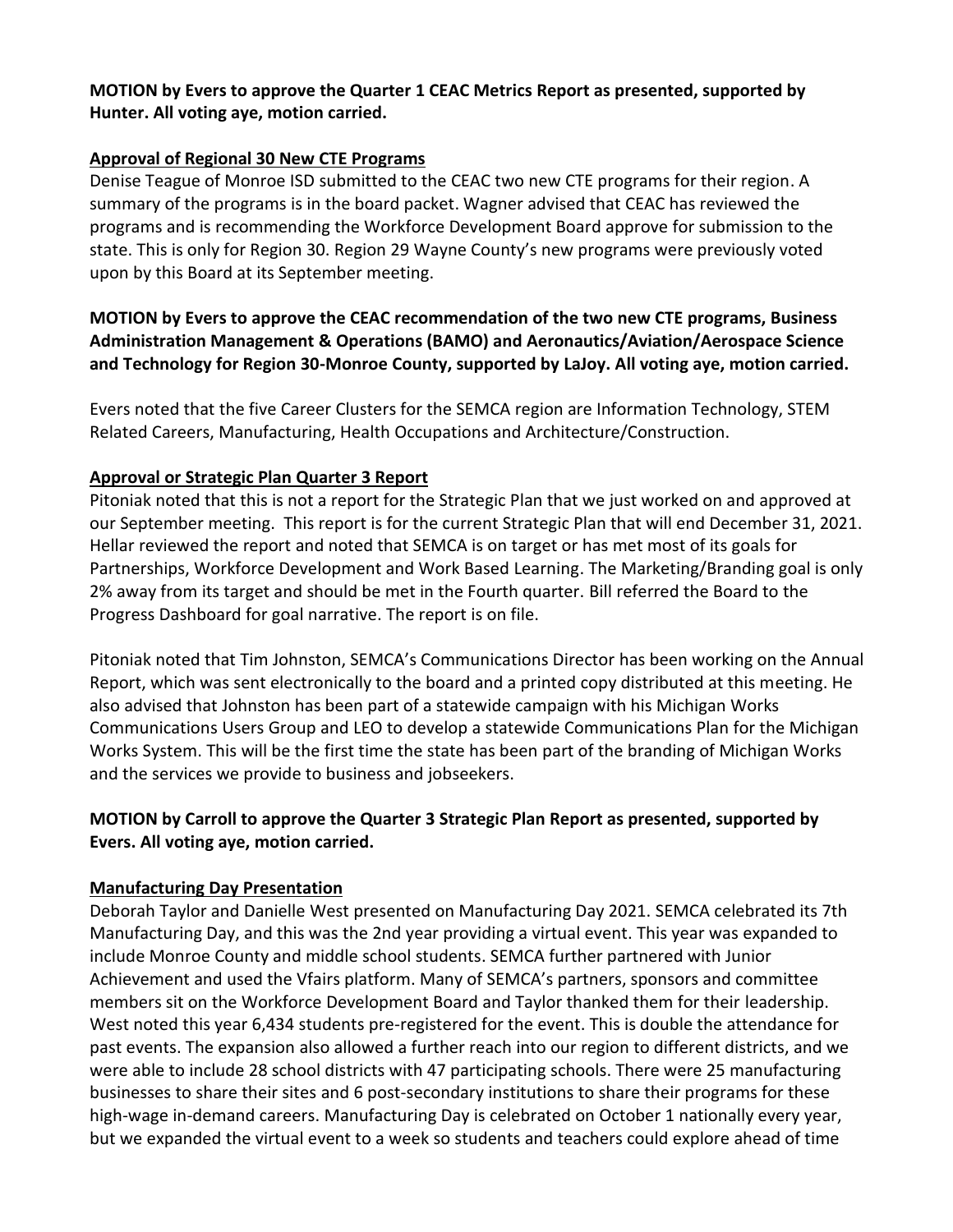these businesses, post-secondary institutions, and career opportunities prior to the live stream of the platform. The 625 platform logins were for the live event with the understanding that it could be one teacher providing the login for an entire classroom, and 1300 logins for the entire week. There were 3,525 booth visits for the live event and 10,633 throughout the week. These booth visits included the businesses, post-secondary institutions, and our sponsors. West also provided the breakdown of preregistrations, 2,118 middle school students, 4,296 high schools students and 20 adults. West provided a demonstration of the virtual platform for the board. All that participated were able to continue access to the platform through mid-December. The PowerPoint is on file.

## **TuaPATH Presentation**

Martinez provided background on TANF/PATH programming for new members. Barriers like transportation or childcare affect many of our customers, but the hours of operation for our American Job Centers was also a barrier. Martinez introduced Charmarrah Bantom, a former PATH customer coach and now a Workforce Development Program Coordinator with SEMCA. They attended a conference and learned about a mobile app originally created for students to interact with professors and then modified for PATH customers called TuaPATH, which the name is a coincidence. SEMCA inquired as to exactly how the product worked and where else it had worked. A meeting with a group from Colorado that was using the product extensively for a couple years provided impressive statistics and successes. Martinez and Bantom were excited to bring the concept to Michigan and spoke with leadership and Bill Hellar's technical team about developing this product for SEMCA.

There are two other MWA's in Michigan that use TuaPATH, but our app is unique to SEMCA. Martinez thanked Bantom for her leadership on this project. He provided a scenario of its use. It is a tool to allow our customers greater ease in getting documents to their coaches in a timely manner, communicating with their coaches, keeping track of what goals or tasks have been completed or are still needed, and there is a record of every transaction. There is approximately 900 customers and coaches using he app and all new customers are provided orientation on how to use the app and download it to their phones. Bantom provided a walk-thru review with the TuaPATH mobile app for the Board.

Questions: Criminal record is general in the app. Having that information is important since we have criminal friendly employers that will work with a customer with a record. Now with the Clean Slate program we may be able to guide them to expungement of their record. Emails/texts are sent regarding entering their hours into the system. Customers will receive general weekly and monthly reminders to complete tasks, but also direct text messages to submit hours if they have not submitted hours or needed documents and a URL link to TuaPATH to complete the task. Mass communications are used for changes from the state or new requirements. Martinez discussed the GPS Assessment that provides a deeper dive assessment into the customers housing or transportation and identifies the barriers, so we don't set them up for failure. Hunter noted that it is a very positive step for the government to incorporate technology in serving our customers.

## **Federal/State Updates**

Pitoniak discussed National Apprenticeship Week and SEMCA's participation in several events including Healthcare 101 cohosted by Health Career Alliance, Why Do You Need to Consider a Registered Apprentice cohosted with Henry Ford College, Launch Your Arbitration, Launch Your Success cohosted with EDSI and Schoolcraft College, and Monroe Community College a presentation from DOL and WIN Approaching Apprenticeships.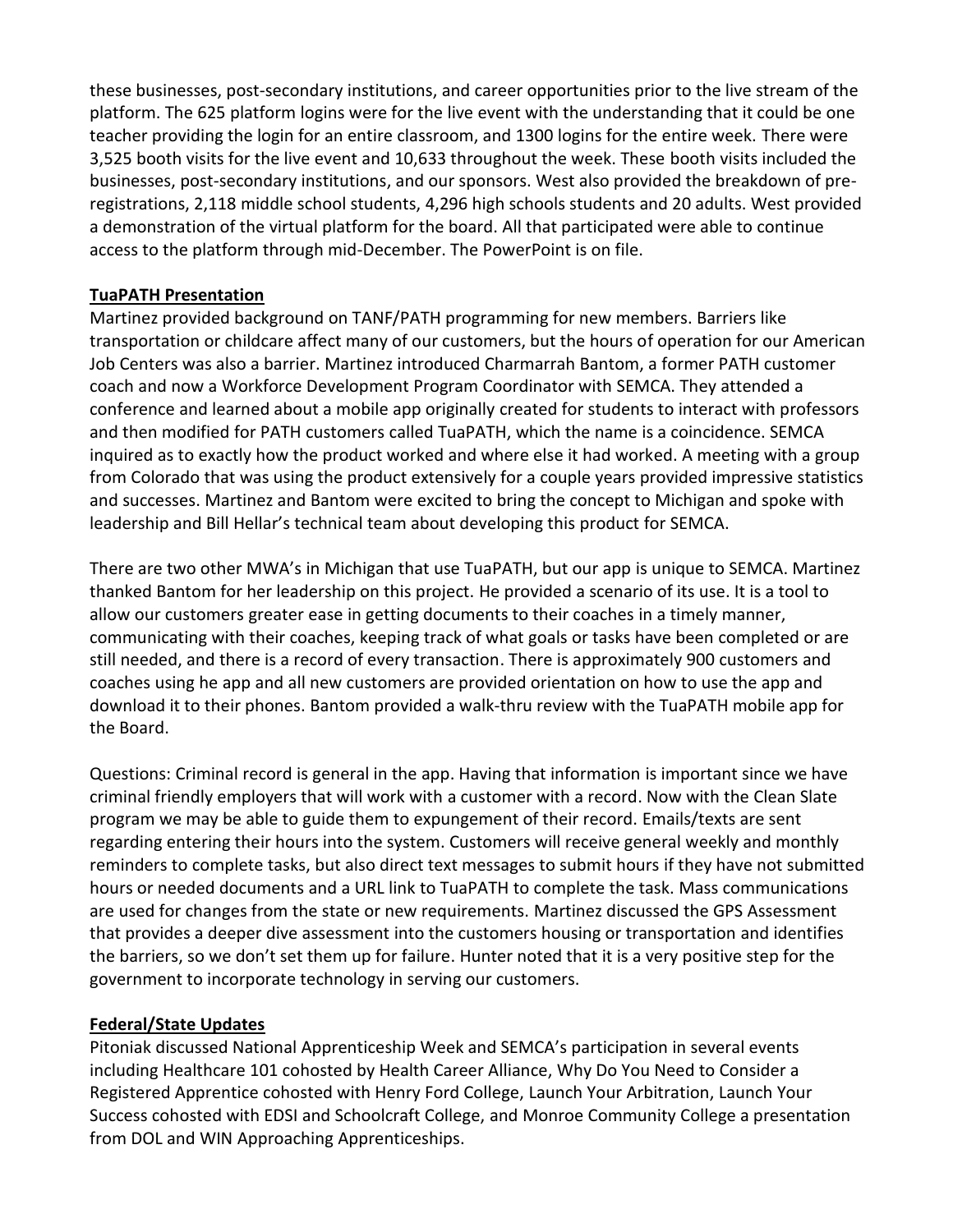The final New Strategic Plan was distributed as well as the Annual Report.

SEMCA and Macomb Michigan Works were advised that the USDOL Secretary was planning a visit to Michigan and our Michigan Works agencies were chosen to be a part of his schedule. There are no details as to a date or time or the content of the meeting. It may happen at the last minute or not at all. They are interested in the Dearborn American Job Center. We await details.

SEGA Board last month approved new legal counsel Miller Canfield and a new audit firm Maner Costerisan.

Service delivery continues to have challenges to engage job seekers. The numbers are not what we would expect them to be. The state did pass the Work Registration Requirement with a Michigan Works! agency beginning November 8 for UIA customers. In the first week SEMCA only had 125 walkins and 2 virtual appointments registered. SEMCA region is 10% of the state's population and should have higher numbers. Customers have 10 days to register and may be waiting until the last minute or is there other reasons for the low turnout. We hope we will see an increase with the WR requirement. We are seeing a steady increase in WIOA.

Pitoniak discussed the Going Pro Talent Fund program for this year. Collen Mallory is new to SEMCA but not GPTF. She brought expertise and know-how from her prior employment. Mallory provided a background of the program for our new members. SEMCA submitted 92 applications for over \$5.1 Million. Most applications are in the manufacturing industry, with the remaining being in healthcare, construction, utilities, and other businesses entities. The applications plan to train 4,214 employees, 2,344 current employees and 1,870 new employees with 161 being apprentices. There is an estimated employer contribution for training of \$21.1 million. LEO noted they had a record number of applications successfully submitted of 1,470 statewide in competition for the \$44 million. Awards are expected to be announced in December with training beginning in January.

SEMCA has received an increase of \$1.5 million in WIOA funds. PATH funding is basically stable, but SEMCA received a Transitional Support Services Grant of \$127,000 for PATH programs. SEMCA signed its MiLEAP Grant for \$2 million. MiREV is a new grant for the mobility and electrification of vehicles. MAGMA, WIN and SEMCA applied for \$5 million. The state budget has been approved with no cuts to our programs. There is a discussion for ARPA funds for adult education. The Federal budget's Build Back Better program, if passed by the legislation, does include \$5-10 billion over 5 years in WIOA increase formula funding, \$5 billion over 5 years for sector-based training grants, and \$5 billion over 5 years in grants for community and technical colleges.

Graham learned about 1.5 hours ago that Labor Secretary Walsh cancelled his meeting in Detroit with the labor unions and will be rescheduling in the first quarter.

## **Program Updates**

## Program Statistical Summary

Heller noted that the statistical summary of the last 12 months was provided in the packet and no questions were asked. Hellar further noted that at the request of one of the board members at our last meeting, on the last page of the report is information regarding the types of apprenticeships, occupation industry and companies. The report is on file.